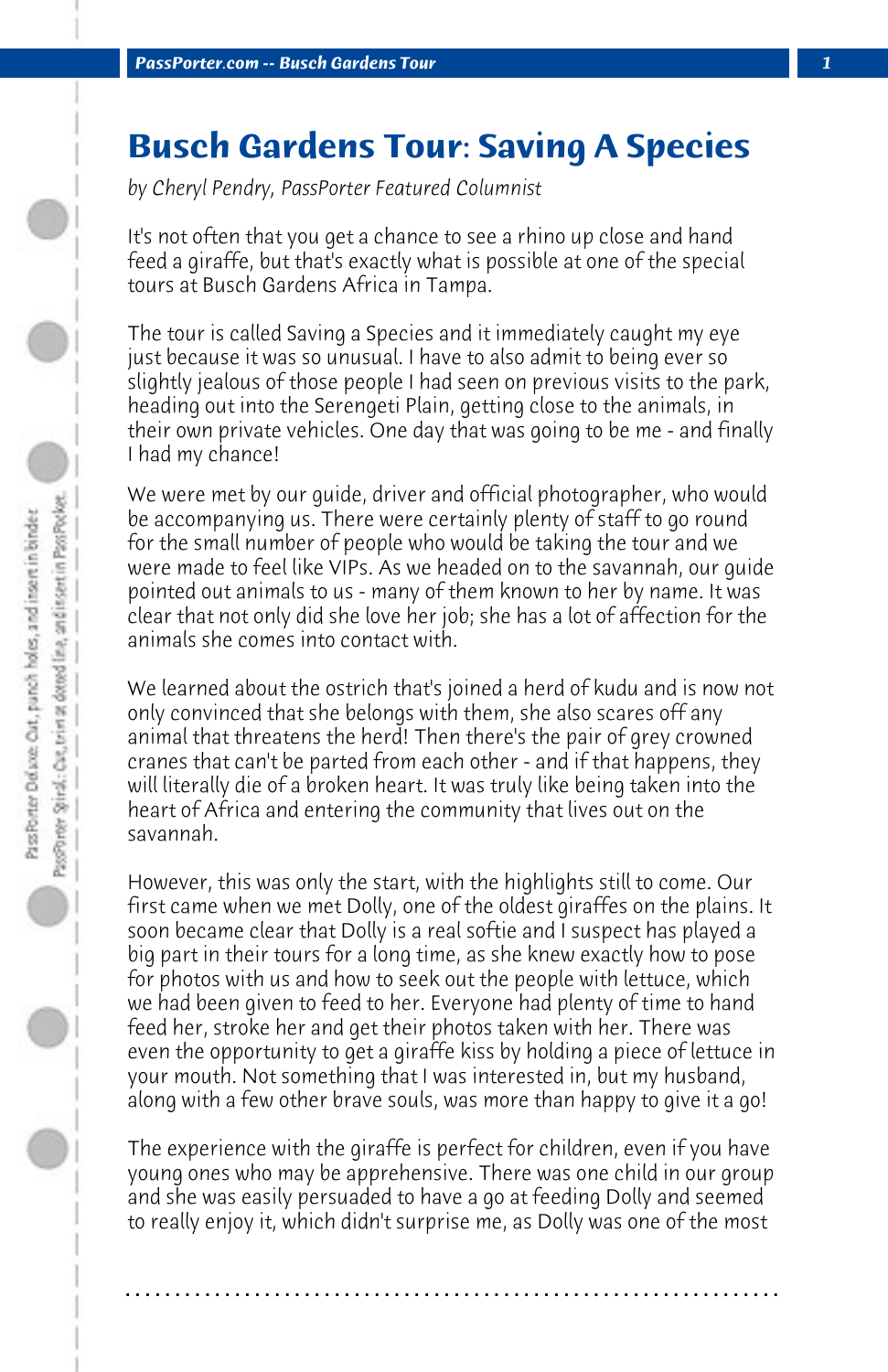*PassPorter.com -- Busch Gardens Tour (continued) 2*

docile creatures I'd met and she's probably less likely to scare youngsters than many other animals. Our tour then continued through the savannah, before we were taken to an area in the middle of the plain to meet Forest. He's a black rhino and I must admit I was a little skeptical about how close we would actually be able to get to this great beast. Surely there would be glass between us or fences? Nothing like that. Instead, we were greeted with the sight of a trench in front of us, where one of the keepers was feeding Forest by hand, while another explained all about him and his species.

I'm ashamed to say that I don't remember a word of what we were told, but in my defense, there's good reason for that. I was just totally captivated by the sight in front of me and couldn't take my eyes off Forest. All my concentration went into watching what was going on. Again, it was clear that the keepers had excellent relationships with the animals in their care and had both the deepest respect and affection for them.

Considering this was the main selling point of the tour, I really was expecting to just jump back on the jeep and head straight back, but instead we were taken on a drive around the rest of the savannah, before getting another chance to try our hand at feeding the animals. This time, our guide attracted a tame eland to take lettuce from us. It seemed that the treats just kept coming on this tour and it really did exceed my ex[pectations.](http://www.passporter.com/articles/cheryl-pendry-featured-columnist.asp) 

Having experienced this tour, I can fully understand why one of the couples on it had been on it three times before. I can easily see us heading back for another encounter with Dolly and Forest on our next visit to Busch Gardens Africa.

Saving a Species lasts for 45 minutes and costs \$44.95, with discounts for Platinum, Gold and Silver Passport Members at Busch Gardens Africa. Bookings can be made at the Busch Gardens web site up to six months in advance. The tour is open to those aged five or older.

*About The Author: Cheryl and husband Mark live in England and love to travel, particularly to America. They are in the process of visiting every Disney theme park around the world, having already been to Disneyland Resort Paris, Hong Kong Disneyland and both American Disney resorts. They are now planning for their trip to Japan in the spring to visit the Tokyo Disney Resort.* Click here to view more of Cheryl's articles!

**. . . . . . . . . . . . . . . . . . . . . . . . . . . . . . . . . . . . . . . . . . . . . . . . . . . . . . . . . . . . . . . . . .**

*Article last updated: 4/10/2008*